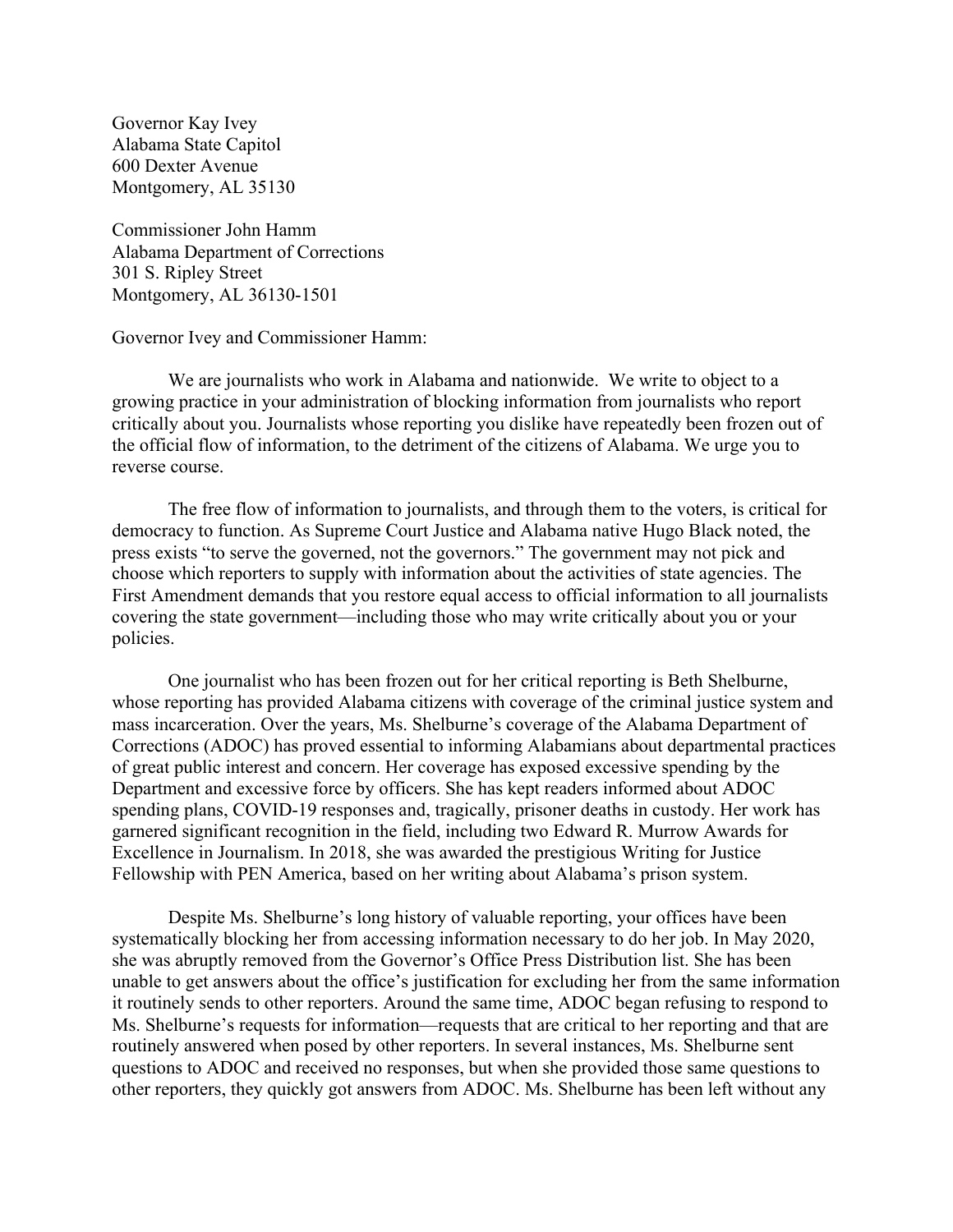explanation or indication that her equal access to this information will be reinstated. This disparate treatment not only infringes Ms. Shelburne's First Amendment rights, but has prevented Alabama citizens from being fully informed on important stories.

Unfortunately, Ms. Shelburne is not the only Alabama reporter who has faced such improper treatment from the Alabama Department of Corrections; rather, hers is just one example of a much larger problem.

In-depth reporting on the actions of government agencies is how voters stay informed about issues relevant to their lives and their community. To restrict Ms. Shelburne's access to information not only prevents Ms. Shelburne from doing her job, but it prevents Alabama citizens from gaining access to news about the operations of their government. Alabama citizens are entitled to this information, and your offices have no authority to restrict it. ADOC's unconstitutional retaliation against the critical reporting of Ms. Shelburne and others must be addressed promptly and full access to information held by the state of Alabama restored.

As Supreme Court Justice William Brennan wrote 40 years ago, "the First Amendment embodies more than a commitment to free expression and communicative interchange for their own sakes; it has a structural role to play in securing and fostering our republican system of selfgovernment." It is imperative that we protect our First Amendment rights when they are infringed. To ensure that the freedom of the press is not further violated, Ms. Shelburne's full access to information—from both the Governor's press distribution list and ADOC's press office—must be reinstated, and there must be no future discrimination against journalists whose reporting you dislike. These journalists perform a vital service to Alabama. They and their readers deserve transparency from their government.

Sincerely,

Shannon Isbell, News Director, WBRC, Birmingham Jack Royer, News Anchor, WIAT, Birmingham Eddie Burkhalter, Reporter, Alabama Political Reporter Rob Holbert, Co-Publisher, Lagniappe Weekly Mike Nikitas, Journalist & Professor, University of New Hampshire and Brandeis University Meredith Cummings, Journalist & Senior Instructor, University of Alabama Marcella Lee, News Anchor and Reporter, KFMB, San Diego RD Sahl, Journalist, Boston Brian Lyman, State Government Reporter, Montgomery Advertiser Dan Kennedy, Journalism Professor, Northeastern University Emily Rooney, Journalist and Host, WGBH, Boston Melissa Brown, State Government Reporter, Tennessean Kathryn Webb, Journalist and Editor, Alabama Fred D'ambrosi, Former News Director, Washington DC Caits Meissner, PEN America, Director of Prison and Justice Writing Chip Brantley, Journalist, Author and Creator of "White Lies" NPR podcast Kerry Madden-Lunsford, Writer, Author and Associate Professor, UAB Steven Cooper, Writer and Attorney, California